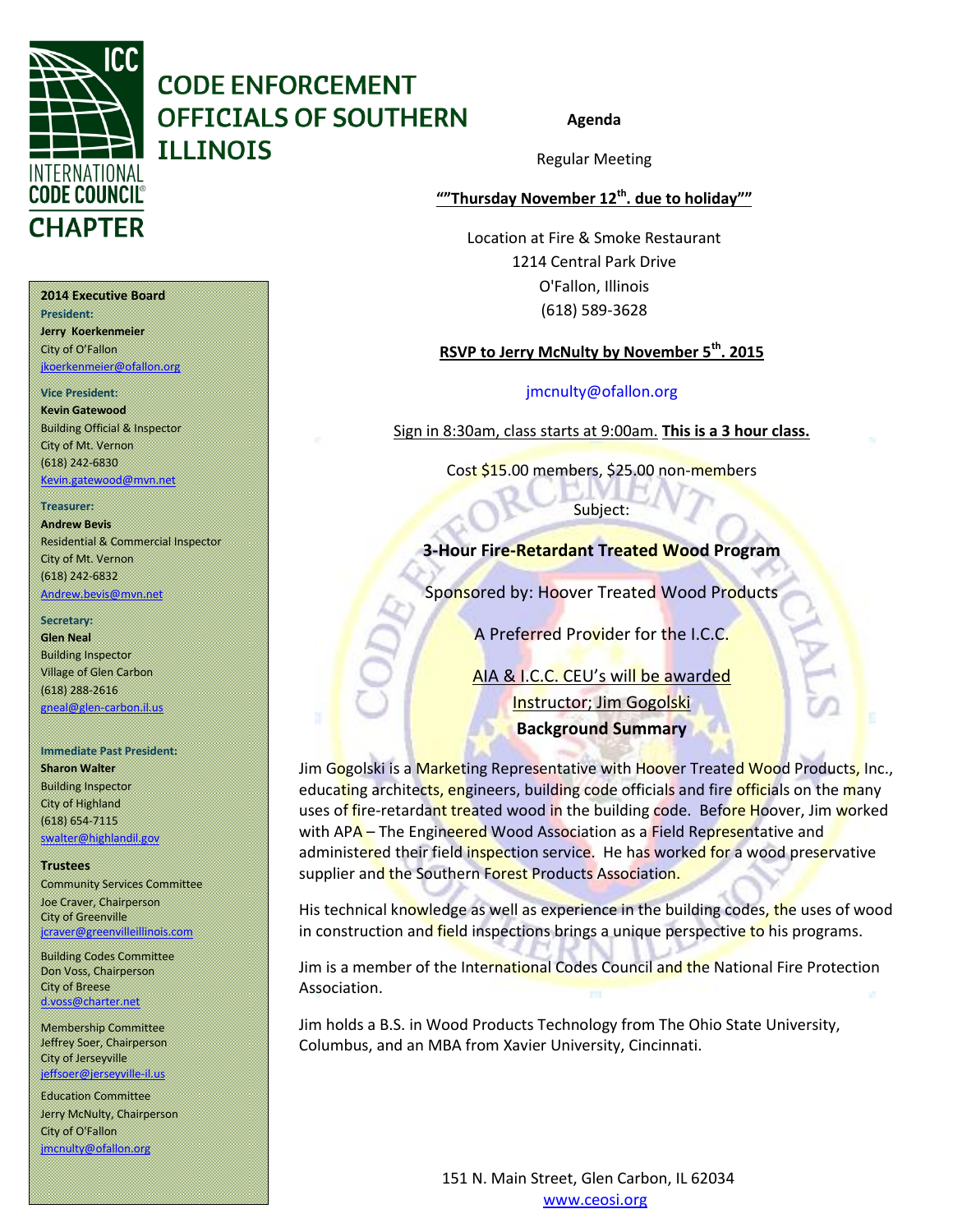

## **CODE ENFORCEMENT OFFICIALS OF SOUTHERN ILLINOIS**

#### **3-Hour Fire-Retardant Treated Wood Program**

Sponsored by: Hoover Treated Wood Products

**2014 Executive Board**

**President: Jerry Koerkenmeier** City of O'Fallon [jkoerkenmeier@ofallon.org](mailto:jkoerkenmeier@ofallon.org)

#### **Vice President:**

**Kevin Gatewood** Building Official & Inspector City of Mt. Vernon (618) 242-6830 [Kevin.gatewood@mvn.net](mailto:Kevin.gatewood@mvn.net)

## **Treasurer:**

**Andrew Bevis** Residential & Commercial Inspector City of Mt. Vernon (618) 242-6832 [Andrew.bevis@mvn.net](mailto:Andrew.bevis@mvn.net)

#### **Secretary:**

**Glen Neal** Building Inspector Village of Glen Carbon (618) 288-2616 [gneal@glen-carbon.il.us](mailto:gneal@glen-carbon.il.us) 

#### **Immediate Past President:**

**Sharon Walter** Building Inspector City of Highland (618) 654-7115 [swalter@highlandil.gov](mailto:swalter@highlandil.gov) 

#### **Trustees**

Community Services Committee Joe Craver, Chairperson City of Greenville [jcraver@greenvilleillinois.com](mailto:jcraver@greenvilleillinois.com)

Building Codes Committee Don Voss, Chairperson City of Breese [d.voss@charter.net](mailto:d.voss@charter.net)

Membership Committee Jeffrey Soer, Chairperson City of Jerseyville [jeffsoer@jerseyville-il.us](mailto:jeffsoer@jerseyville-il.us)

Education Committee Jerry McNulty, Chairperson City of O'Fallon [jmcnulty@ofallon.org](mailto:jmcnulty@ofallon.org)

- I. Use of wood in the International Building Code
	- A. Introduction (4 minutes)
		- 1. Uses of wood in construction
		- 2. Development of I-codes
		- 3. Function of codes
	- B. Occupancies (6 minutes)
		- 1. Height and area limitations
		- 2. Determining occupancy: A, B, M, R
		- 3. Types of construction, I, II, III, IV, V
	- C. Types of construction (12 minutes)
		- 1. Definitions
		- 2. Fire rating of structural elements
		- 3. Fire rating of exterior walls
	- D. Allowable heights and areas (25 minutes)
		- 1. Tabular areas
		- 2. Area increases for open space
		- 3. Area increase for sprinklers
		- 4. Height increase for sprinklers
			- 5. Examples of increases
			- 6. Unlimited area buildings

## E. Wood in noncombustible construction (7 minutes)

- 1. Section 603
- 2. Where, When, How?
- F. Fire resistance (25 minutes)
	- 1. Tests
	- 2. Tabular
	- 3. Prescriptive
	- 4. Calculated
	- 5. Engineering analysis
	- 6. Alternative methods
- G. Flame spread ratings (3 minutes)
- H. Questions and answers (3 minutes)